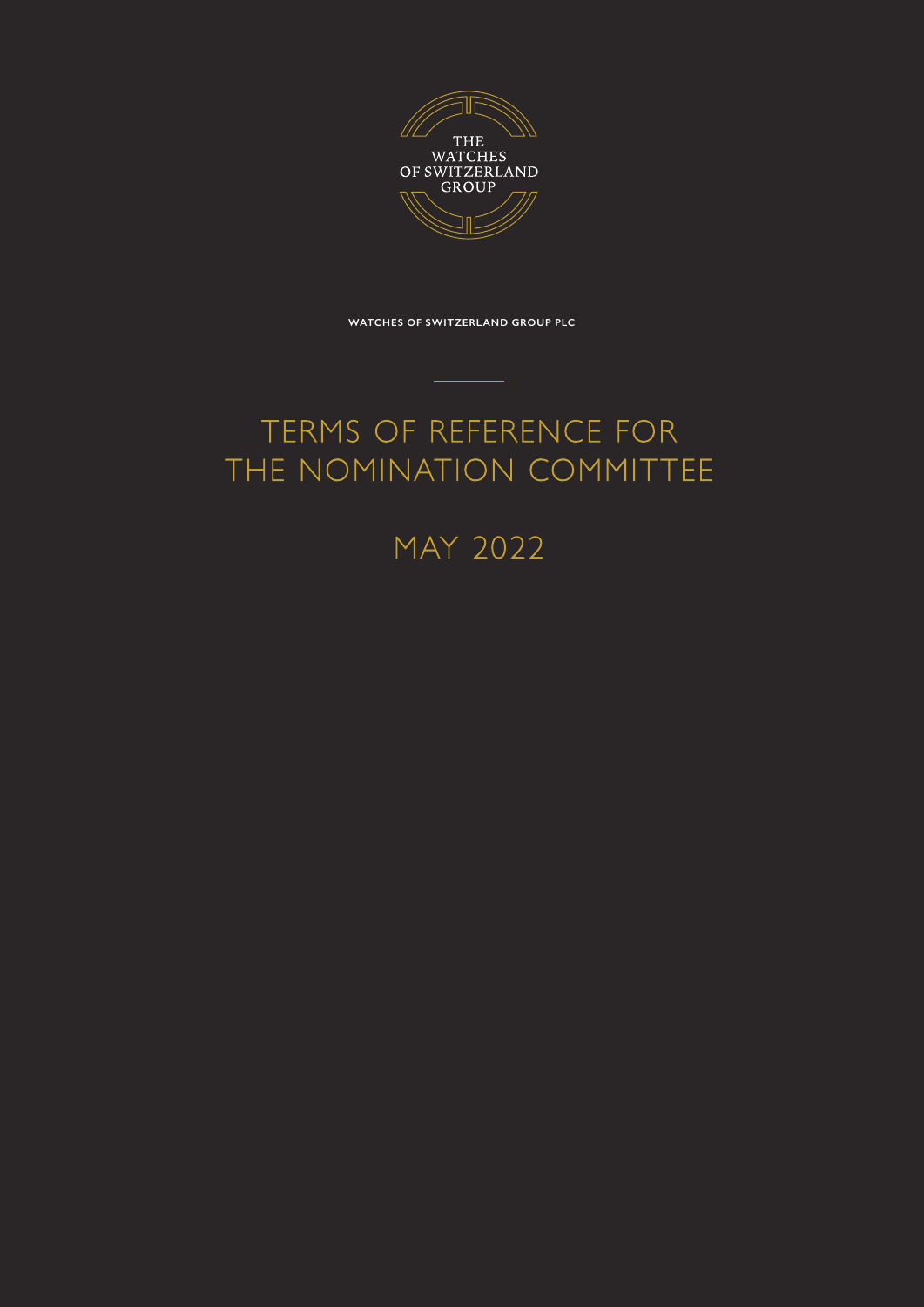# WATCHES OF SWITZERLAND GROUP TERMS OF REFERENCE FOR THE NOMINATION COMMITTEE

The Nomination Committee (the "Committee') is a committee of the board of directors (the "Board") of Watches of Switzerland Group PLC (the "Company") from which it derives its authority and to which it regularly reports.

#### **1 MEMBERSHIP**

- 1.1 The Committee shall comprise a chair and a minimum of two members. The majority of the Committee shall consist of independent nonexecutive directors (in accordance with the principles of the UK Corporate Governance Code 2018 (the "Code").
- 1.2 Subject to the provisions of the Company's articles of association and to the provisions of the letter of appointment of each director of the Company, appointments to the Committee shall be for a period of up to three years, which normally may be extended for two further three year periods, provided the director still meets the criteria for membership of the Committee.
- 1.3 The Board shall appoint the chair of the Committee from among the independent nonexecutive directors. In the absence of the Committee chair and/or an appointed deputy, the remaining members present at a meeting shall elect one of their number present to chair the meeting.
- 1.4 The Committee chair shall review membership of the Committee annually, as part of the annual performance evaluation of the Committee.

#### **2 SECRETARY**

The company secretary, or his or her nominee, shall act as the secretary of the Committee and provide all necessary support to the Committee, including the recording of Committee minutes and ensuring that the Committee receives information and papers in a timely manner to enable full and proper consideration of the relevant issues.

### **3 QUORUM**

The quorum necessary for the transaction of business at a Committee meeting shall be two members, present in person or by audio or video conference.

#### **4 MEETINGS**

- 4.1 The Committee shall meet at least twice a year and otherwise as required.
- 4.2 Only members of the Committee have the right to attend Committee meetings. However, other individuals such as the Chief Executive Officer, the Executive Directors, the Human Resources Director and external advisers may be invited to attend for all or part of any meeting, as and when appropriate and necessary and with the agreement of the Committee chair. The Committee chair shall have the discretion to decide who, other than Committee members, shall attend and address Committee meetings.
- 4.3 No person (including directors or the chair of the Company shall participate at a meeting of the Committee (or during a relevant part) at which any part of their remuneration is being directly discussed or participate in any recommendation or decision specifically concerning their remuneration.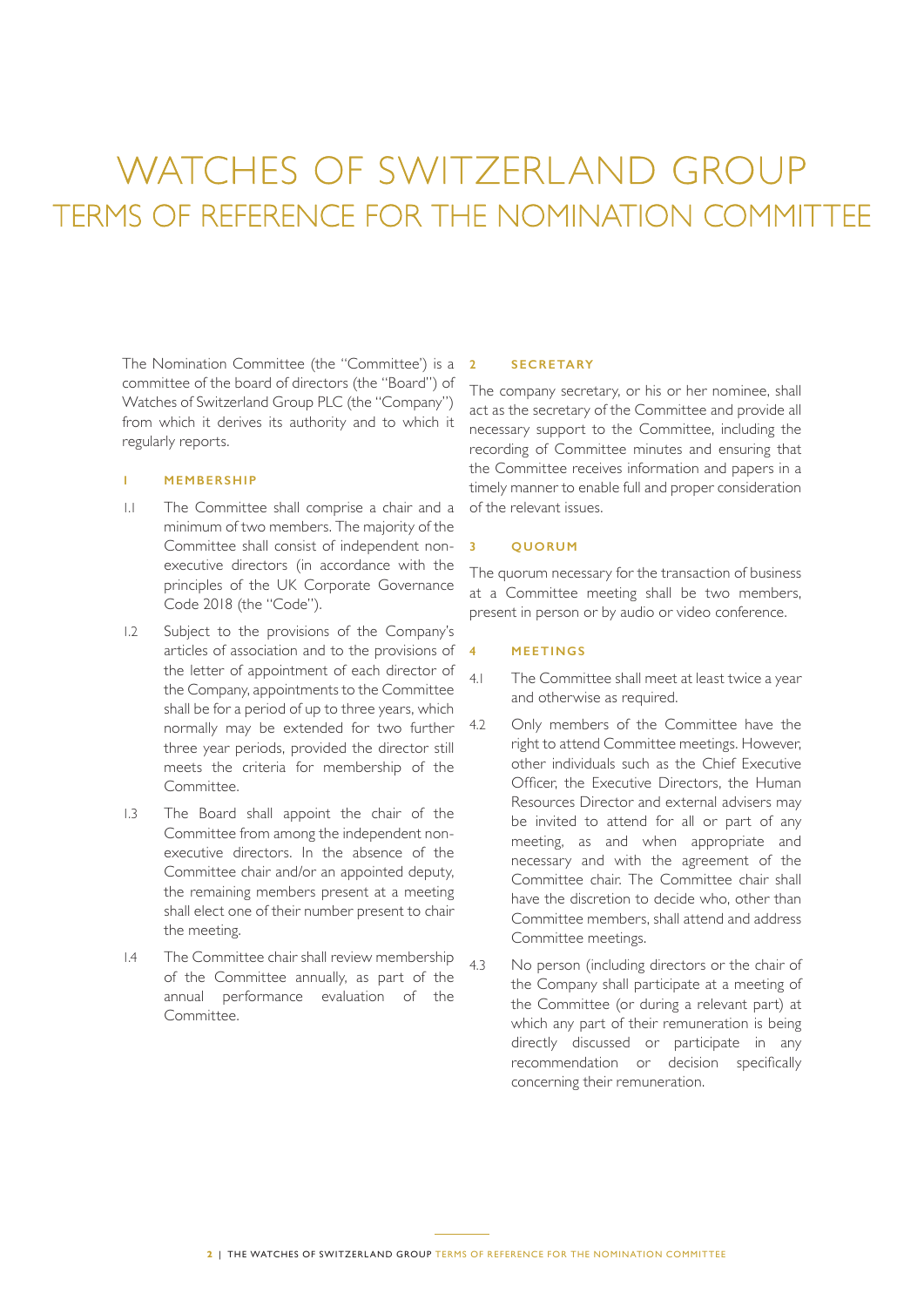## **5. NOTICE OF MEETINGS**

- 5.1 Meetings of the Committee shall be called by the secretary of the Committee at the request of the Committee chair or any member of the Committee.
- 5.2 Unless otherwise agreed, notice of each meeting confirming the venue, time and date, together with an agenda of items to be discussed, shall be forwarded to each member of the Committee no later than five working days before the date of the meeting. Supporting papers shall be sent to Committee members and to other attendees as appropriate, at the same time, but Committee papers may be forwarded at shorter notice with the approval of the Committee chair.
- 5.3 A duly convened Committee meeting at which a quorum is present shall be competent to exercise all or any of the authorities, powers and discretions vested in or exercisable by the Committee.

### **6 MINUTES OF MEETING**

- 6.1 The secretary shall minute the proceedings and resolutions of all Committee meetings, including the names of those present and in attendance.
- 6.2 Draft minutes of Committee meetings shall be circulated promptly to all members of the Committee. Once approved, minutes should be circulated to all other members of the Board unless in the opinion of the Committee chair it would be inappropriate to do so.
- 6.3 A resolution in writing and signed by all Committee members will be as effective as a resolution passed at a Committee meeting. Any written resolution shall be tabled and noted at the next meeting of the Committee.

### **7 ANNUAL GENERAL MEETING**

The Committee chair should attend the annual general meeting to answer any shareholder questions on the Committee's activities.

#### **8 DUTIES**

- 8.1 The Committee shall carry out the following duties for the Company and its subsidiaries (the "Group") as appropriate:
- 8.1.1 regularly review the structure, size and composition (including the combination of skills, experience, diversity, independence and knowledge) required of the Board compared to its current position considering the length of service of the Board as a whole, and make recommendations to the Board with regard to any changes.
- 8.1.2 give full consideration to succession planning for the Board and other senior management in the course of its work, taking into account the challenges and opportunities facing the company, and the skills, diversity and expertise needed on the Board in the future. The definition of "senior management" for this purpose should be determined by the Board but should normally include the Executive Management Committee and other such members of the executive management as the Committee is designated to consider.
- 8.1.3 keep under review the leadership needs of the organisation, both executive and nonexecutive, with a view to ensuring the continued ability of the organisation to compete effectively in the marketplace.
- 8.1.4 keep up to date and fully informed about strategic issues and commercial changes affecting the company and the market in which it operates.
- 8.1.5 be responsible for identifying and nominating for the approval of the Board, candidates to fill Board vacancies as and when they arise.
- 8.1.6 before any appointment is made by the Board, evaluate the combination of skills, knowledge, experience and diversity on the Board, and, in the light of this evaluation, prepare a description of the role and capabilities required for a particular appointment. In identifying suitable candidates the Committee shall:
	- i. use open advertising or the services of external advisers to facilitate the search
	- ii. consider candidates from a wide range of backgrounds
	- iii. consider candidates on merit and against objective criteria and with due regard for the benefits of diversity on the Board, including gender, ethnicity, cognitive and personal strengths and taking care that appointees have enough time available to devote to the position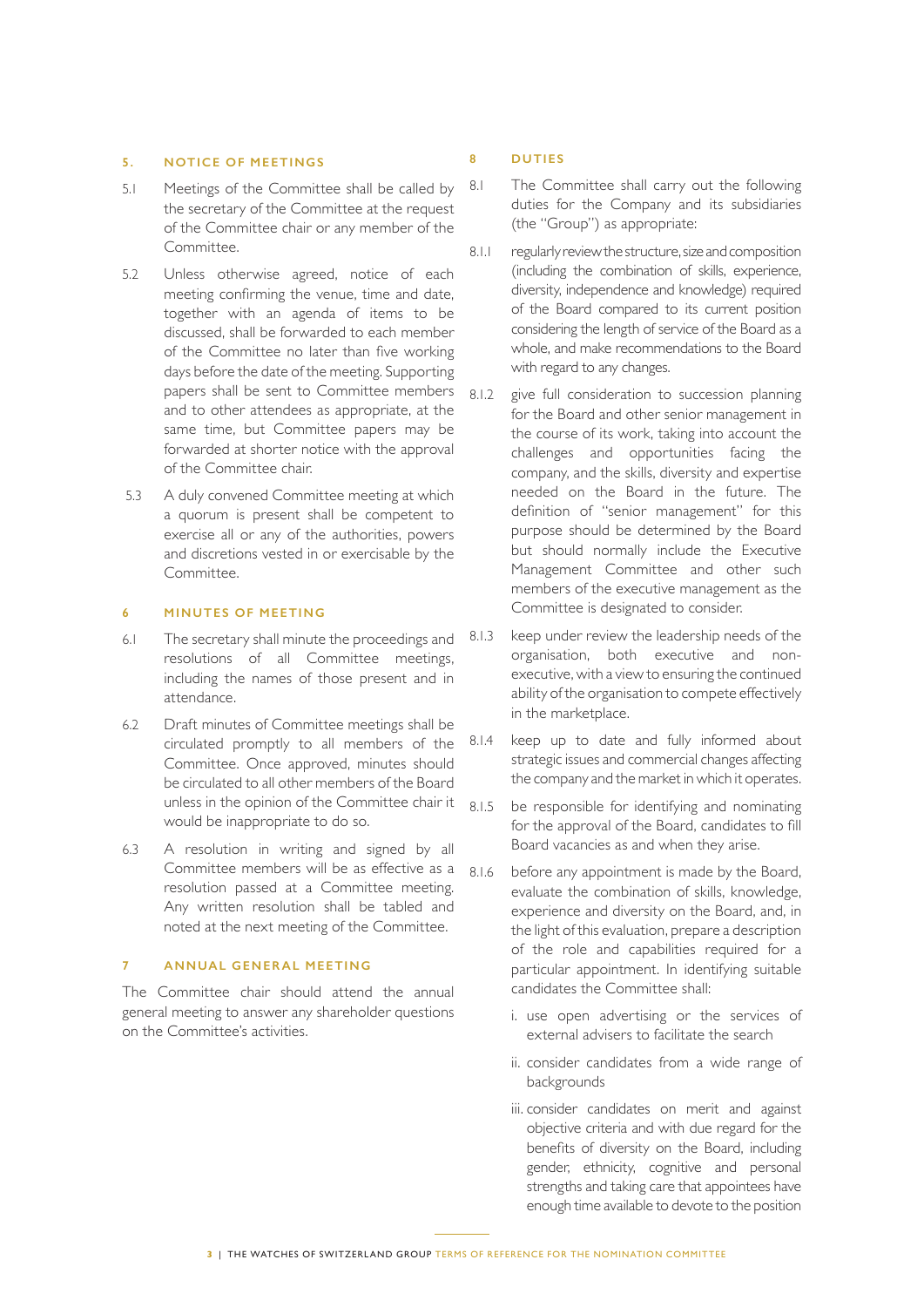- 8.1.7 for the appointment of the Chair, the Committee should prepare a job specification, including the time commitment expected. A proposed Chair's other significant commitments should be disclosed to the Board before appointment and any changes to the Chair's commitments should be reported to the Board as they arise.
- 8.1.8 ensure that the Chair does not remain in post beyond nine years from the date of their first appointment to the board noting that to facilitate effective succession planning and the development of a diverse board, this period can be extended for a limited time.
- 8.1.9 prior to the appointment of a director, the proposed appointee should be required to disclose any other business interests that may result in a conflict of interest and be required to report any future business interests that could result in a conflict of interest.
- 8.1.10 ensure that on appointment to the Board, nonexecutive directors receive a formal letter of appointment setting out clearly what is expected of them in terms of time commitment, Committee service and involvement outside Board meetings.
- 8.1.11 review the results of the Board performance evaluation process that relate to the composition and diversity and assessing how effectively members work together to achieve objectives.
- 8.1.12 review annually the time required from nonexecutive directors. Performance evaluation should be used to assess whether the nonexecutive directors are spending enough time to fulfil their duties.
- 8.1.13 support workforce initiatives that promote a culture of inclusion and diversity.
- 8.1.14 work and liaise as necessary with all other Board committees.
- 8.2 The Committee shall also make recommendations to the Board concerning:
- 8.2.1 formulating plans for succession for both executive and non-executive directors and Senior Management and in particular for the key roles of chair and chief executive
- 8.2.2 suitable candidates for the role of senior independent director
- 8.2.3 membership of the audit and remuneration committees, and any other Board committees as appropriate, in consultation with the chair of those committees
- 8.2.4 the re-appointment of any non-executive director at the conclusion of their specified term of office having given due regard to their performance and ability to continue to contribute to the Board in the light of knowledge, skills and experience required
- 8.2.5 the re-election by shareholders of directors under the annual re-election provisions of the Code or the retirement by rotation provisions in the company's articles of association, having due regard to their performance and ability to continue to contribute to the Board in the light of the knowledge, skills and experience required and the need for progressive refreshing of the Board (particularly in relation to directors being re-elected for a term beyond six years)
- 8.2.6 any matters relating to the continuation in office of any director at any time including the suspension or termination of service of an executive director as an employee of the company subject to the provisions of the law and their service contract
- 8.2.7 the appointment of any director to executive or other office